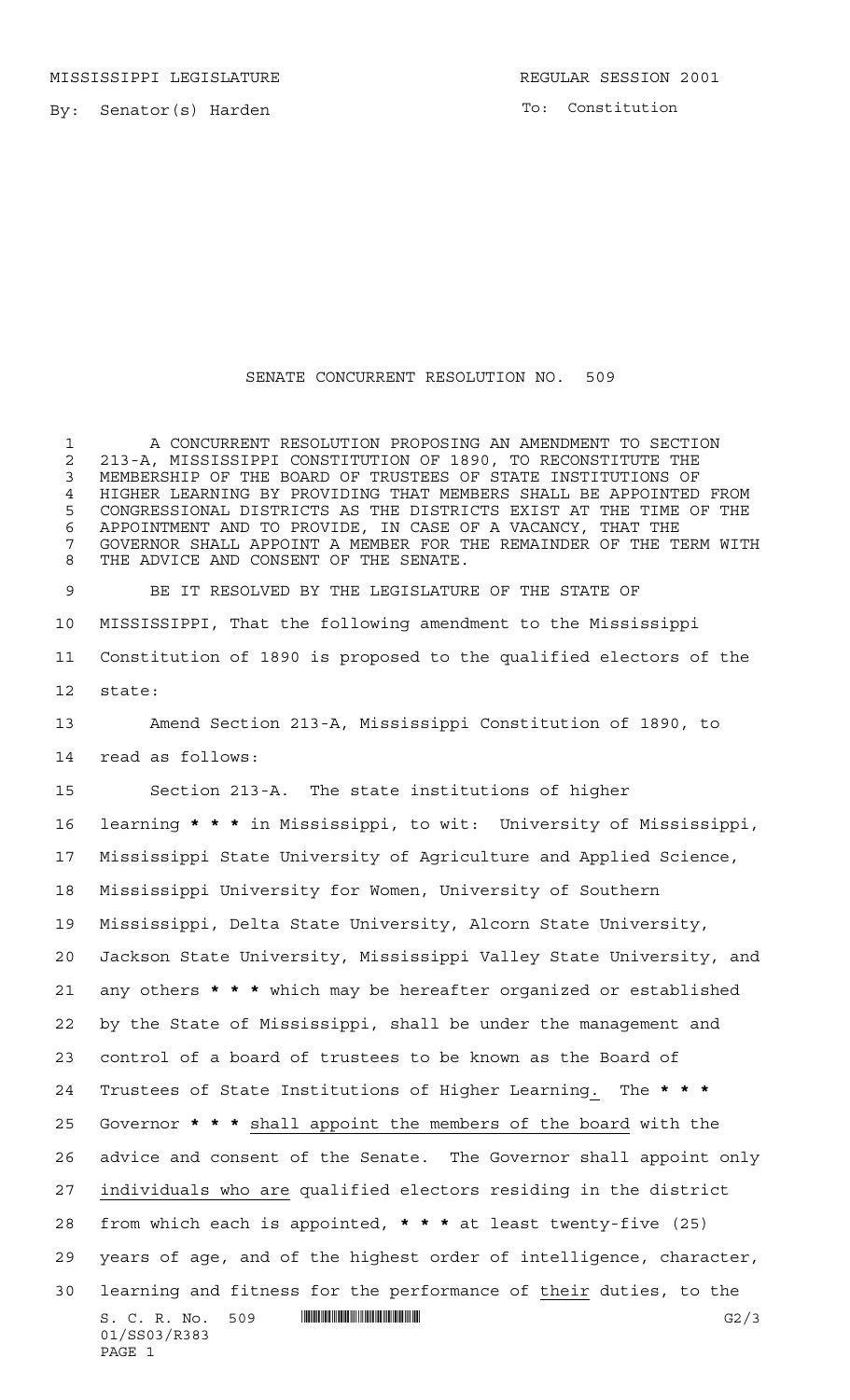end that the board shall perform its high and honorable duties **\*\*\*** to the greatest advantage of the people of the state and the educational institutions, uninfluenced by any political considerations. The Board of Trustees of State Institutions of Higher Learning shall be composed of twelve (12) members and shall be reconstituted as follows: The Governor shall appoint two (2) members **\*\*\*** from each congressional district **\*\*\*** as the districts exist at the time the appointments are made and shall appoint the remainder of the members from the state at large. The term of office of the trustees **\*\*\*** shall be **\*\*\*** twelve (12) years. The members of the board of trustees as constituted at the time this amendment is adopted and as constituted when congressional districts are altered shall continue to hold office until their respective terms expire **\*\*\***. In case of a vacancy **\*\*\***, the Governor shall appoint a **\*\*\*** member **\*\*\*** for the remainder of the term, with the advice and consent of the Senate.

 The Legislature shall provide by law for the appointment of a trustee for the La Bauve Fund at the University of Mississippi and for the perpetuation of the fund.

 The board shall have the power and authority to elect the heads of the various institutions of higher learning, and contract with all deans, professors and other members of the teaching staff, and all administrative employees of the institutions for a 55 term not exceeding four (4) years; but the board shall have the power and authority to terminate any such contract at any time for malfeasance, inefficiency or contumacious conduct, but never for political reasons.

 Nothing herein contained shall in any way limit or take away the power the Legislature had and possessed, if any, at the time of the adoption of this amendment, to consolidate, abolish or change the status of any of the above named institutions.

 $S. C. R. No. 509$  . The set of the set of  $S. C. R. N_O.$ 01/SS03/R383 PAGE 2